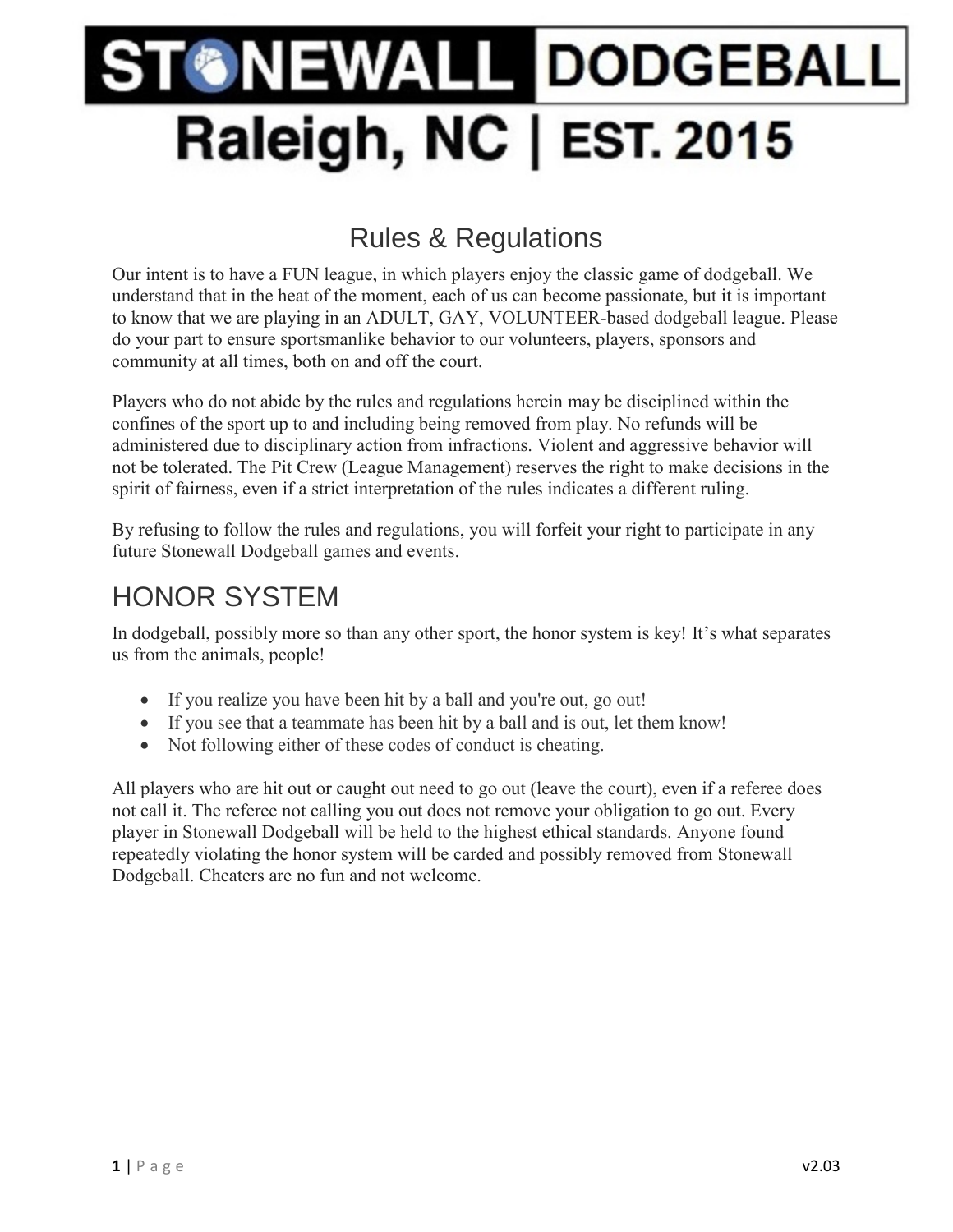# EQUIPMENT

#### The Balls

Stonewall Dodgeball is played with people-friendly "no-sting" soft rubber balls. While they aren't the giant red monsters that you used to get beat up with as a child, please be aware that any object hurled at high speeds can still sting a little if and when it connects with your frail human body.

#### The Outfits

All players on each team are required to wear the official Stonewall Dodgeball t-shirt provided to them at the start of each season. Unregistered players are not allowed to sneak in by putting on an official t-shirt. Players must also play in athletic shoes; no bare feet or flip flops.

**Please Note:** Clothing & hair count! If it hits your clothes or hair, you're out!

#### The Safety Gear

While not required, protective sports gear is highly encouraged. These include: kneepads, sports goggles, athletic tape, and mouth guards. Kneepads are particularly encouraged.

#### The League Equipment

Stonewall will provide netting, marking tape, balls, whistles, etc. Every week there will be a 10- 15 minute period of setup before the first match and after the last match. This will include politely moving and replacing items that belong to the facility that are in the way on the court. We appreciate help from players in setting up our equipment and then resetting the facility to the way it was once we leave each night.

### Matches / Scoring / Timing

*Match: a 40-minute matchup of 2 teams consisting of multiple games.*

A standard Stonewall Dodgeball **match** consists of a 40-minute time period, during which two teams compete in as many **games** as time permits. A game ends when one team has completely eliminated all the players from the other team. Every game won will be scored as 1 point. The team with the most points at the end of a match is the winner. The Captain of each team is responsible for confirming the scores.

If match time expires in the middle of a game, that game is declared void.

Tie games are possible in regular season matches. If teams are tied in an end-of-season match, that match will enter overtime and, if necessary, sudden death.

Teams are required to switch court sides at the first opportunity between games midway through the match (after 20 minutes).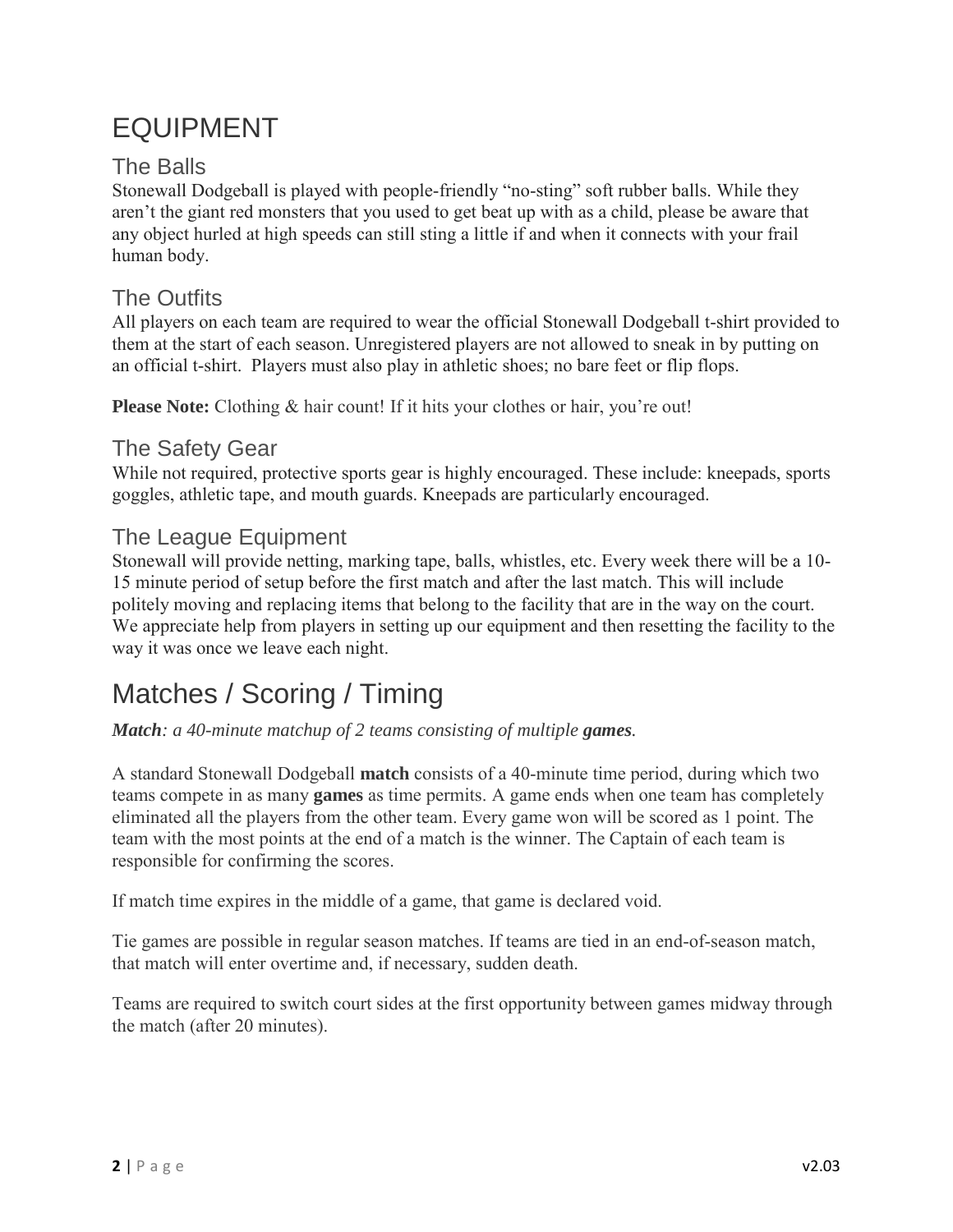Games that start late will not necessarily get extra play time since we have limited time allowed at our facility. We encourage teams to arrive early for their matches so that both sides are ready to go on time.

#### The Teams

#### **Key figures:**

- Maximum Number of teams: 16 teams
- Rostered players per team: 12-14 players
- Max players per game: 12 players
- Min players per game: 8 players
- Max substitutes per game: 3 players

**Max Players**: Each team starts with up to 12 players. Any players in excess of 12 must sit out on the proverbial bench for the entire game. Benched players may not play until the game is over (they don't come in on catches). Benched players may shag balls from out of bounds and make them available to live players.

**Rotating players**: Each game, all benched players should return to the game, and the team captain should pick new players to sit on the bench. Benched players may not stay benched more than 1 game in a row. The intent of this rule is to prevent teams from pressuring some players not to play, so exceptions to this rule may be granted, at the discretion of the referee, if a player legitimately needs some extra downtime.

**Substitutes**: Teams may have up to 3 substitutes from other teams play with them if they are missing rostered players. No substitute player may play while a player from the team is on the bench. Substitutes may be added during a match in between games. All substitute players must be currently registered Stonewall Dodgeball players. Rostered players take priority and cannot deliberately miss a game or match to make room for a substitute. Games played with an ineligible substitute player are subject to forfeit and forfeits can be applied retroactively if deemed necessary by the Pit Crew.

**Minimum players**: Teams must play with at least 8 players (excluding subs). Without 8 players, 5 minutes into the match, the match will be forfeit with a score of 15 to 0.

When starting every game, referees should ensure that benched players have rotated and that both teams have between 8 and 12 players.

#### **For the playoffs, no substitutes will be allowed.**

Registered players must be 21+ years of age.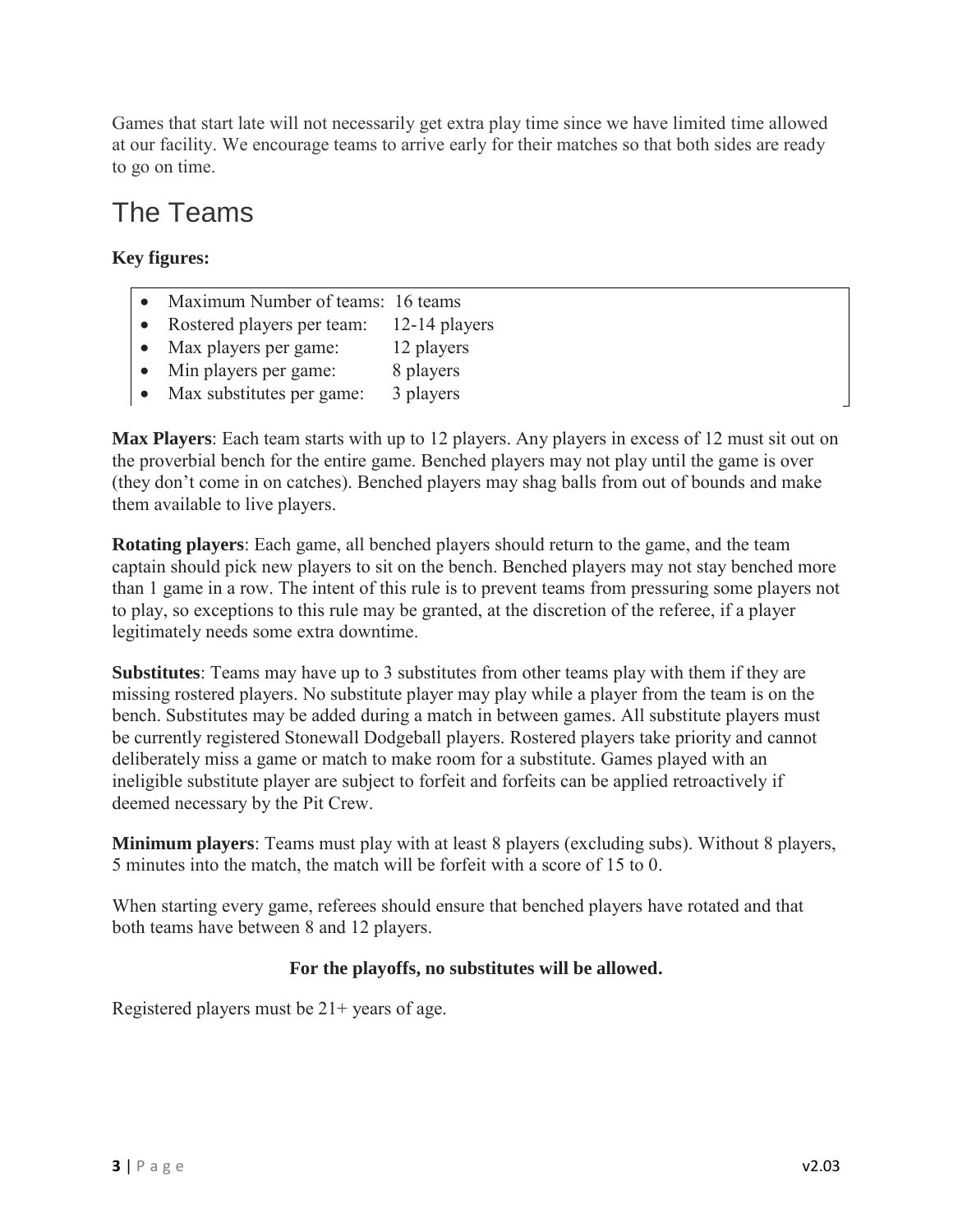### The Referees

**4 referees will be expected for each match. 2 of the 4 referees must be "Certified Referees,"**  meaning that they have completed a referee certification led by the Pit Crew *this season*.

For each match, two other teams will be expected to provide two referees. At least one of the two referees provided by a team should be a certified referee. For each referee missing at the start of the match, the team will be penalized negative two points.

Matches may proceed at the discretion of the Pit Crew if too few referees are available.

Referees are here to ensure the integrity of the game. A referee's main priority is to keep the game moving and to rule on any unclear plays. Certified referees are trained by the league to be experts on the rules. They also have eagle-eye vision, so trust them if they say a ball just barely hit your shorts and you didn't feel it!

It is not a referees' job to police you. You are expected to follow all rules and honor code whether a referee sees you or not. That said, referees can call any player out.

All referee calls are final. Referees are advised to coordinate what sides of the court, if any, they will focus on.

While captains may calmly discuss a play with a referee (within limits), **no players are allowed to argue with or berate the referees**. Undue behavior towards refs will result in penalty cards.

### The Court

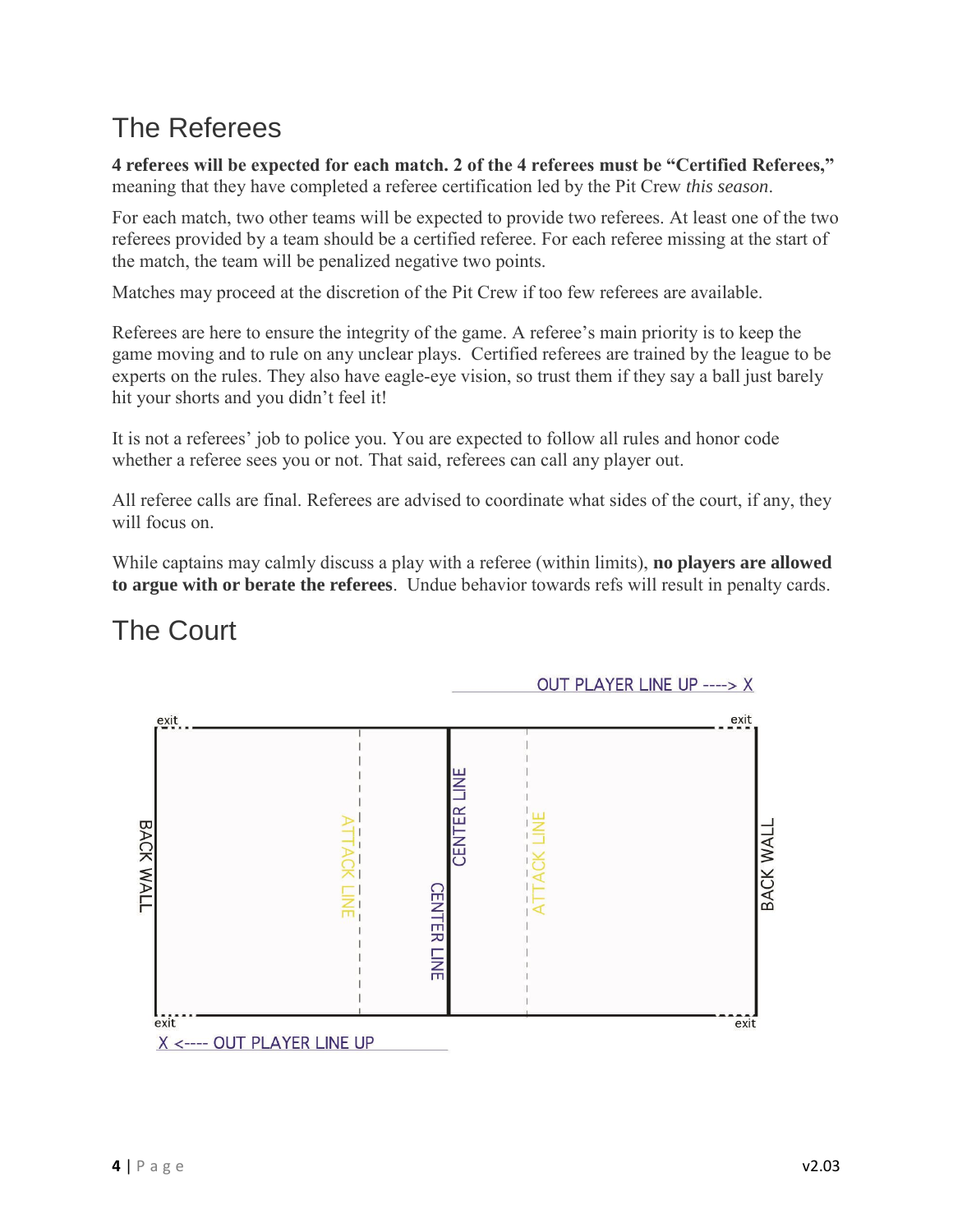#### Start of Game

A standard Stonewall Dodgeball match is played with 7 balls. All 7 balls will be placed along the court's center line—three on one side and four on the other. At the start of the game, teams run for the balls on their right (that'll either be 3 or 4 balls). Whether your team gets 3 balls or 4 balls to start depends on the ro-sham-bo results (about to be explained). Players may not try to get the balls on their left unless the other team leaves them behind after the initial rush.

Captains will ro-sham-bo to determine which advantage each team starts with. The captain that wins may choose *either* ball control or starting side.

- A) If the captain chooses ball control, then the four balls will be placed on the *right side* of his team's court. The remaining three balls will be placed on their *left* side. At the start of the game, they'll have access to the 4 balls on their right, whereas the other team will have access to the 3 balls on *their* right.
- B) If the captain chooses the side, he or she may choose which side of the court they wish to begin the match on.

Whichever option the winning captain does not select is deferred to the captain who lost rosham-bo. The ball advantage (which team gets 4 balls each game) will be reversed at the opening of the next game, and then again, alternating back and forth every game until the match is over.



At the start of each game, all players on court must line up along the rear wall of their side of the court. Players must maintain contact with the rear wall until the referee's starting signal.

Referees are advised to start each game by shouting "1… 2… 3… [blows whistle]."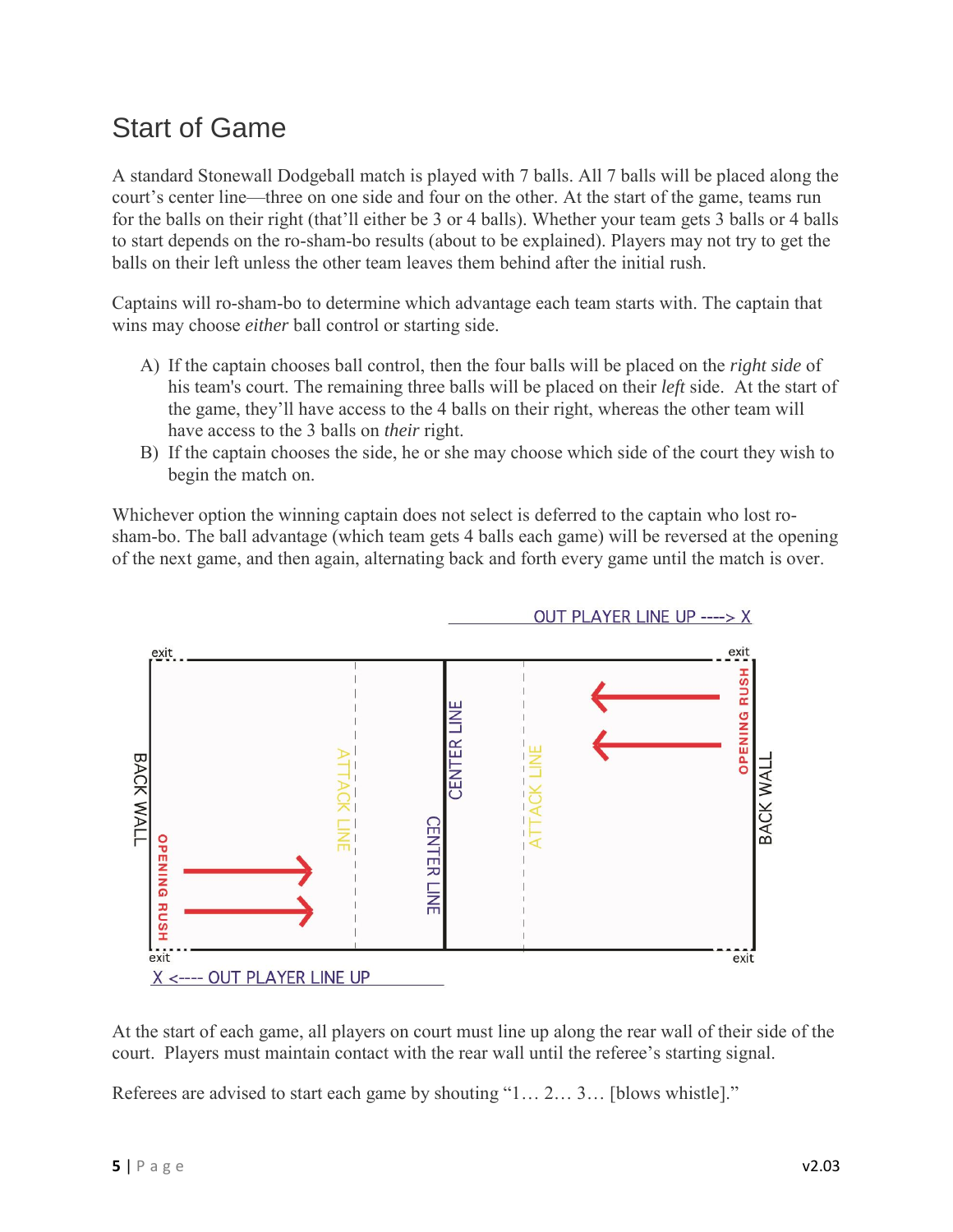On the referee's signal, players may run to retrieve any of the balls within their initial control – that being *only* the balls on their right. This initial scramble is known as the rush. During the rush (and only during the rush), players may inadvertently step over the center line without being called out.

**Safety note:** Players may not slide or dive to the line to grab balls in the opening rush.

**False starts:** Running for the balls before the referee's signal (known as a false start) is not allowed. The referee will issue a warning after a team's first false start. Subsequent infractions will result in the player's team losing a ball from their side.

Attack lines are designated with tape. All balls must clear the attack lines before they can be brought into play. This is done one of two ways:

- A player carries the ball across the attack line with both feet.
- A player tosses the ball to another player already standing behind the attack line with both feet.

Any ball thrown without clearing the attack line will be declared a dead ball. Since it's a dead ball, hits and catches for that throw won't count.

#### How to Win

A team will be declared the winner of a game when all of the players on the other team have been eliminated from play. When a player has been eliminated from play, he or she is said to be out.

# Getting Out

You can be eliminated by an opponent:

- If he or she throws a ball and it makes contact with you or your clothing without being caught (see "Catching").
- If he or she catches a ball you throw offensively (see "Throwing").

Or you can be eliminated by making infractions against the rules:

- Touching the opposing team's court (crossing the center line).
- Jumping or dodging out of bounds.
- Demonstrating poor sportsmanship.

#### **Throwing**

The surest way to eliminate an opponent is to throw a ball at them. The keyword here is throw. Balls that are kicked, spiked, punched, belly bumped, or spit out *are not valid forms of throwing*. In fact, if you persistently do any of those things, you will probably be penalty carded.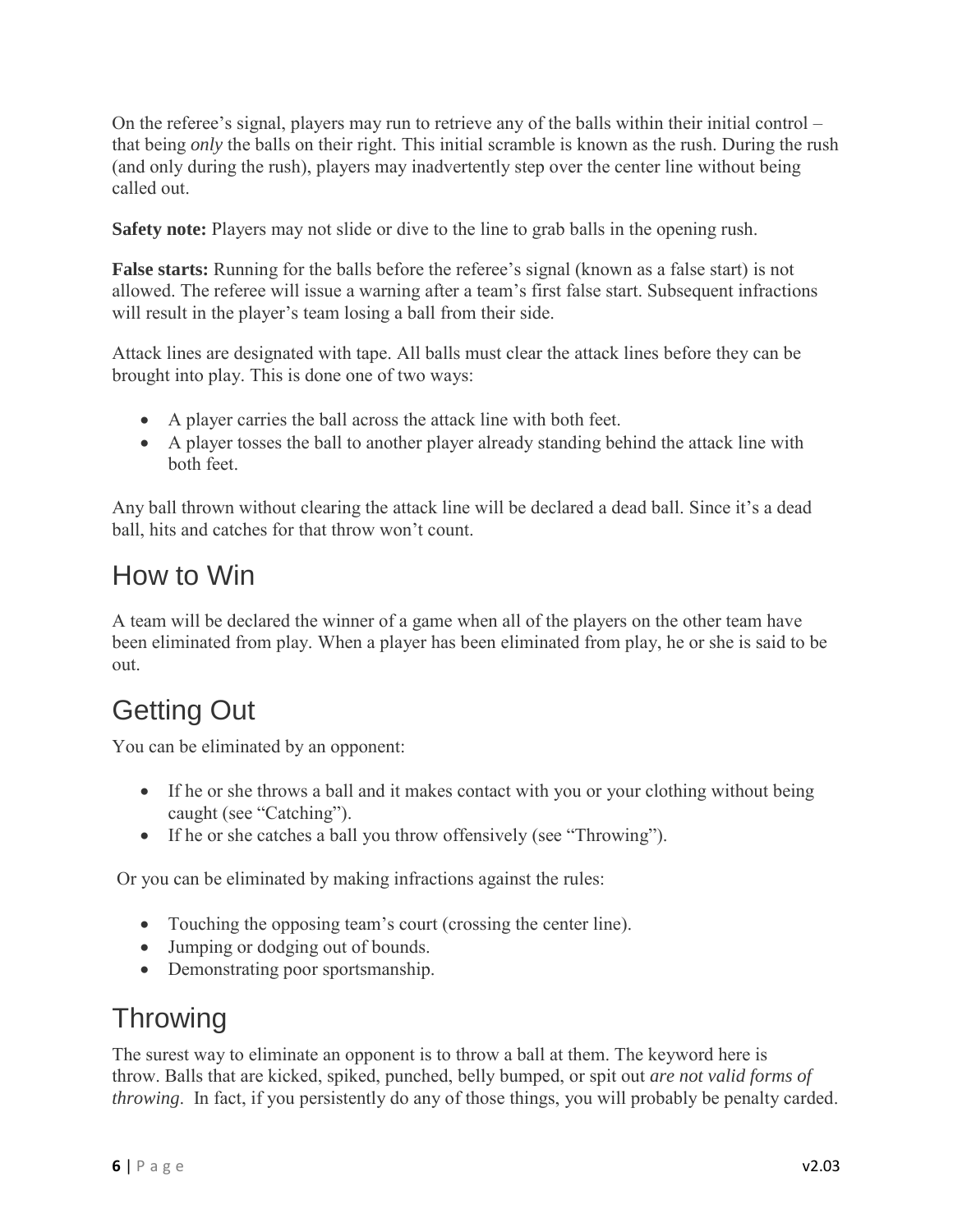You must not touch the opponent's side of the court. You may reach over the center line to get a ball, but just don't touch the floor on their side or you'll be out.

All throws must be made with both feet behind the **"buffer zone."** The buffer zone is designated by 2 lines of tape on the floor parallel to the center line on each side of the court. The buffer puts more distance between the throwers and the opposing team. You may cross the buffer all the way up to the center line to retrieve a ball. Throws made from the zone between the center line and the buffer line will **not** get opposing players out (although the catches still count!). Throwing a ball from within the buffer zone is not something players will be called out for.

# **Catching**

When a player catches a (live) ball thrown by an opposing player, he is not only eliminating the player who threw the ball, he is also allowing the first person waiting in his own team's outline to re-enter the game.

A catch is only valid if both of the catching player's feet are within bounds and he or she clearly demonstrates control of the ball before releasing it.

**Maintaining Ball Control**: If a player has a ball in his or her hands and catches another ball, the player must maintain possession of both balls. If a player catches a ball but subsequently drops the other ball, the catches still counts but that catching player is out since they dropped the first ball.

**Traps:** A *trap* is when a ball is caught while making contact with the floor or part of the building at the same time. Traps do not count as a hit or a catch and both players are considered safe.

### Deflections / Blocking

A ball is said to be deflected after it comes in contact with a player or a ball held by a player. A player may use his or her ball to block incoming balls thrown at them by the opposing team.

Players must maintain possession of their ball immediately after deflecting a live ball. If a player drops a ball used for a deflection, that player is out.

#### **Ball deflections cannot get additional players out. However, catches count for deflected balls.**

**Example**: If ball hits player 1, player 2, and player 3, then lands on the ground, only player 1 is out. But, if player 3 catches the ball, players 1 and 2 are safe, the throwing player is out, and player 3's team gets a player in from the outline.

**Rules clarification**: If a ball hits you and pops up in the air, you can still save yourself by catching it! Watch out though, the opposing team might try to hit you while you're going for the catch. If you are hit with a second ball, you can still catch the first ball until the the second ball becomes a dead ball since both balls are still live during that time.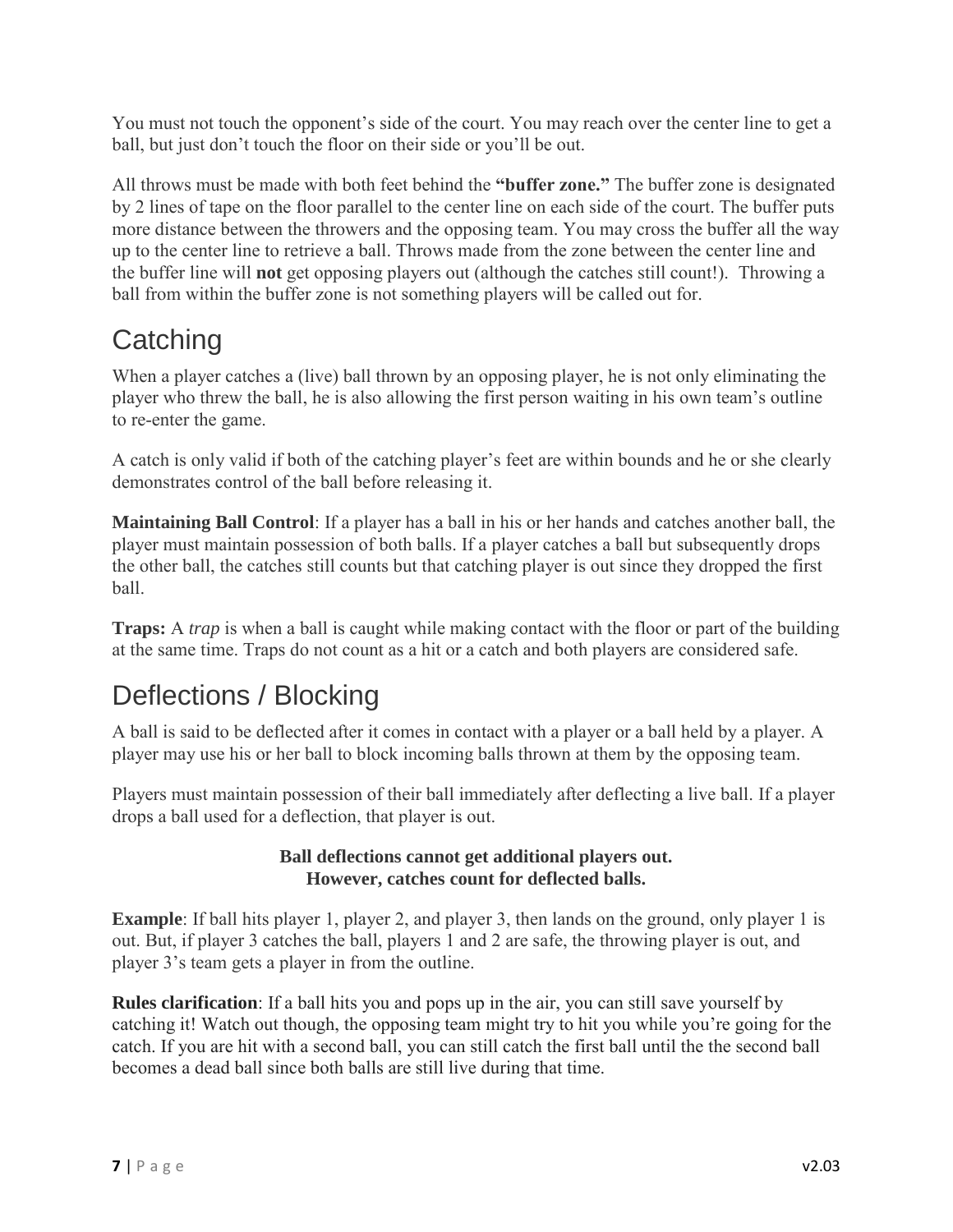**Another rules clarification:** If you block a ball into the air and then try to catch it, you need to hold onto the ball you blocked with until the fly-ball is caught. Otherwise you'll be out. That's because it's hard to tell if you dropped your ball on purpose or by accident.

**One last clarification**: If a ball hits you and it's on its way to the ground, you are still a live player (who is able to make throws and catches) until the moment the ball becomes a dead ball (see next section).

### Live Ball / Dead Ball

A thrown ball is said to be live once it leaves a player's hand and crosses the center line. A live ball can either eliminate opposing players by coming in contact with them or be caught until it becomes a dead ball.

A ball becomes a dead ball by:

- Coming in contact with any part of the court or building.
- Coming in contact with another ball traveling through the air or laying on the floor.
- Coming in contact with an eliminated player or non-player.
- Directly impacting on an opposing players head (see "Headshots").
- Being caught by an opposing player.
- Coming back across the center line (i.e. bouncing off an opposing player or an opposing player's ball).

Once a ball is dead, it stays dead until it is thrown offensively again.

### Pinching

Pinching is defined as manipulating the ball so that rubber touches rubber. Pinching is not allowed in Stonewall Dodgeball. A player's first infraction will result in a warning. Subsequent infractions will result in the player being called out and issued a penalty card. Players who pinch from week to week may be removed from play.

#### **Headshots**

Headshots aren't fun, and we discourage throws at the head by making direct headshots not count. A direct headshot (that is—a ball that travels directly from an opposing player's hands to a defending player's head) will result in the ball immediately becoming a dead ball.

**2 points of contact rule**: The only exception to this rule is that a player is out when a ball hits the player's head while the player has more than 2 points of contact with the ground (each foot, knee, hand, each ball held in your hand, and elbow is considered one point of contact. Your big ass booty automatically counts as three.)

Players who are hit in the face may remove themselves from play for up to two minutes (at the referee's discretion) in order to compose themselves and make sure they are still able to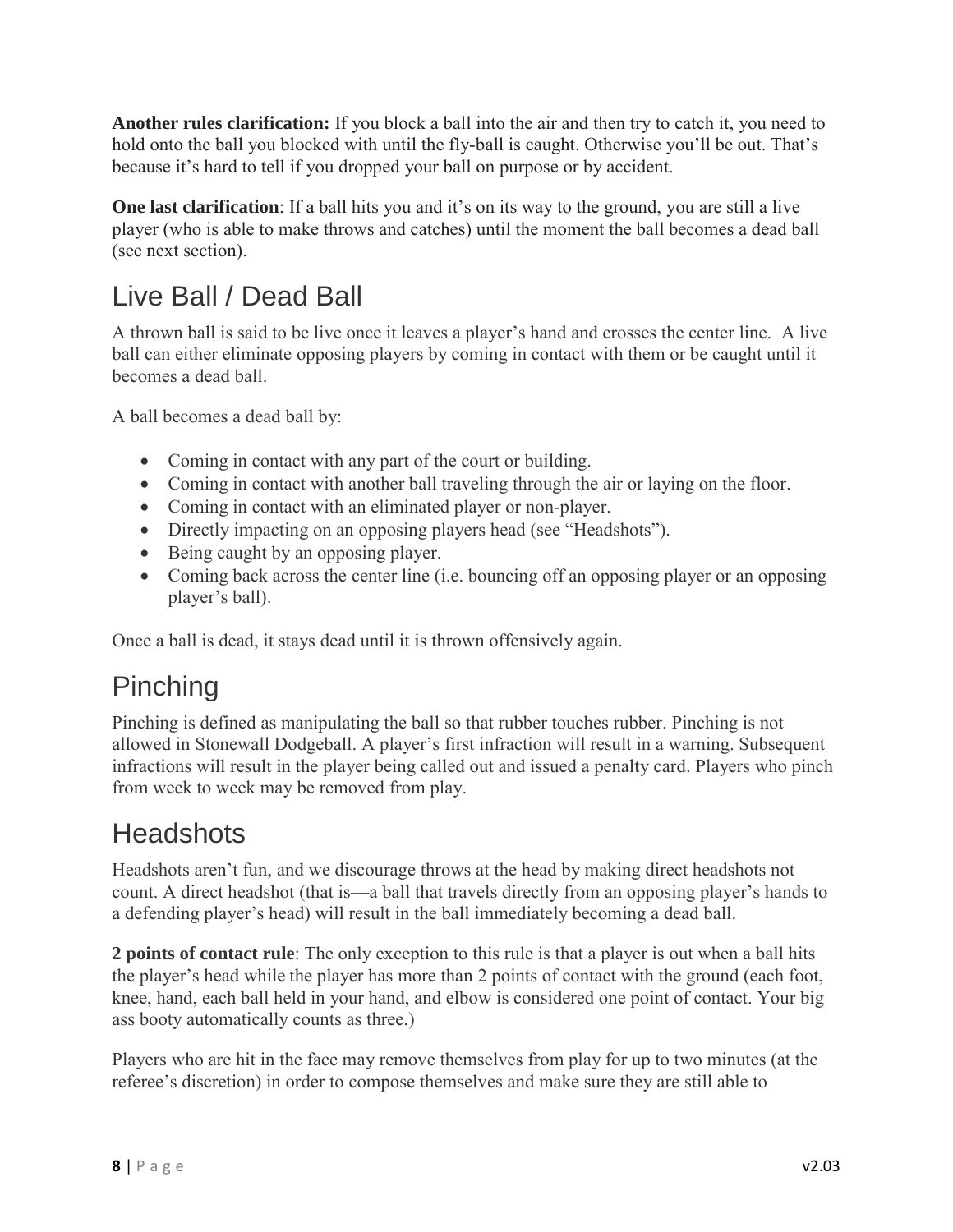physically continue. However, if the player's team is eliminated while he or she is still off court, the game will be declared officially over.

Deliberately throwing at a person's face is not allowed under any circumstances. Players caught "headhunting" will be removed from gameplay. This includes players who repeatedly throw within "head range" (between 5'5" and 6'5") and continue to do so after they have been warned by a referee.

**Please note**: Deliberately using your head to block balls is also not allowed. If a referee believes a player is using his head to deflect throws, that player will be warned. If he continues to do so, he will be declared out.

**Please note**: A ball caught against a player's head is considered a catch. A ball that hits a player's head and is immediately caught by that player is also considered a catch.

### Ball Control / Countdown

The game is played with 7 balls at a time. When a team has majority possession of the balls in play (4 or more balls), that team is said to have ball control.

Once a team gains ball control, that team has 15 seconds to relinquish majority possession. Referees will start counting after 5 seconds, counting down from 10 to 0. Failing to give up ball control within the 15 second time period will result in referees stopping play and awarding the other team possession of all 7 balls.

The 15 second time period resets as soon as a team throws or rolls enough balls to give up majority possession. If balls are thrown and immediately bounce back, giving the same team majority possession, the 15 second time period will immediately reset.

**Please note:** Balls must be thrown or rolled over the centerline. Balls may not be placed by hand over the centerline.

#### Out-of-Bounds

Live players must generally stay within the boundaries of their side of the court.

#### Legally Exiting the Court

A player may only exit the court in order to retrieve balls that have bounced or rolled out-ofbounds.

*Exit and enter from the back.* When exiting the court, a player must use the open "exits" on the rear of both sides of the court. Exits can be thought of as approximately 5 feet extending from the back wall along each side line. Players may not cross the center line even when out-ofbounds. When returning, for safety reasons, players must return through an open exit space.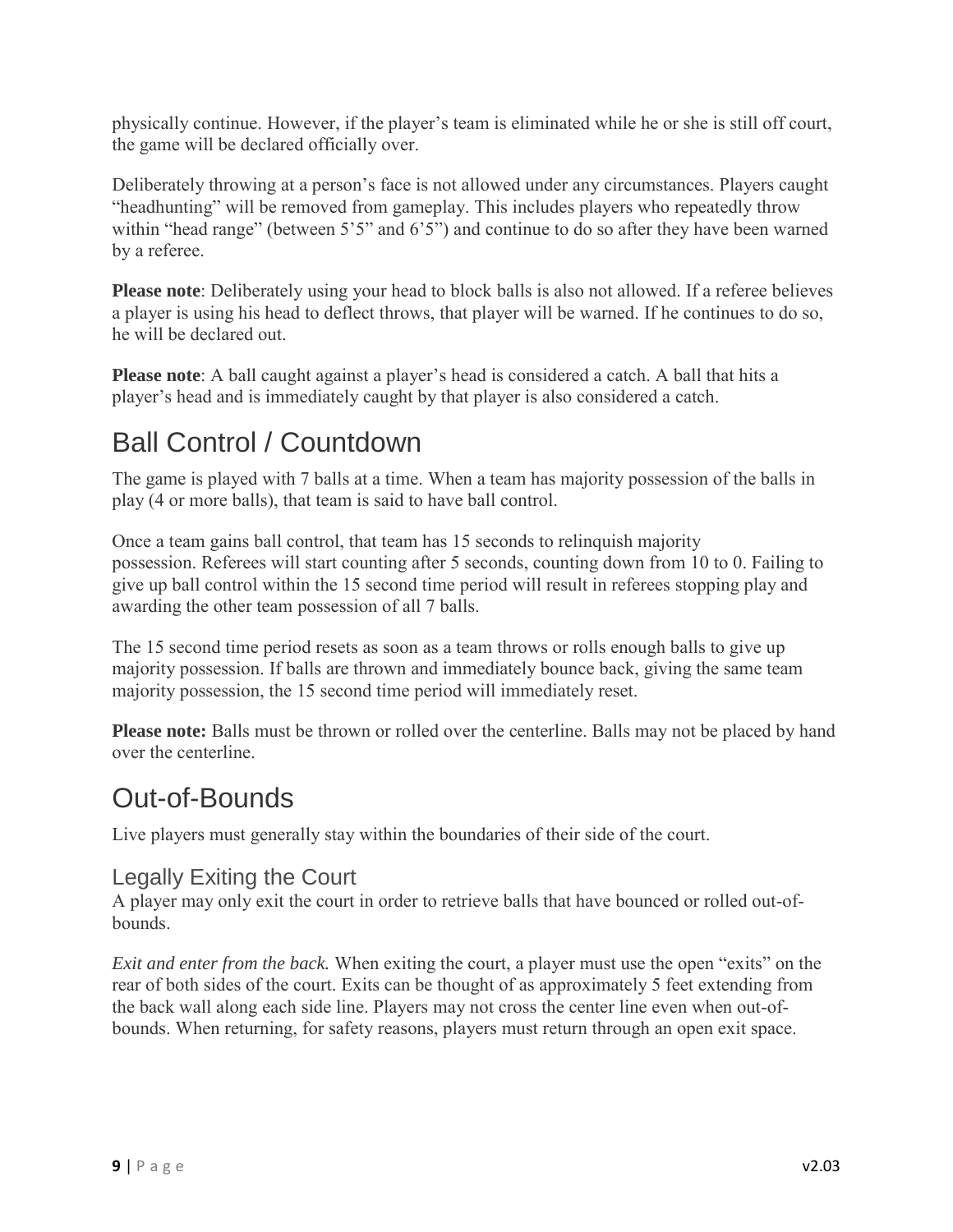*Exit only for balls that are out-of-bounds.* Players may not exit their court if there is no ball outof-bounds. They may not exit the court until the ball passes the out-of-bounds line. Exiting a court in anticipation of a ball that is headed for the out-of-bounds zone is not allowed.

*Return promptly.* Once out-of-bounds, a player must immediately return to the game. Failure to return within 10 seconds will result in that player being eliminated from play.

*Don't bring balls out with you.* Players may not carry a ball from their court to the out-of-bounds zone. They may, however, collect and carry as many out-of-bounds balls as they want within the 10 second time period. Carrying a ball into the out-of-bounds zone will result in that player being eliminated from play.

*When out, don't reach in-bounds.* Players who are in the out-of-bounds zone absolutely may not reach into the court for any reason. **This is true for players in the outline – do not reach in and touch balls that are in-bounds!** If a player reaches in bounds from the out-of-bounds zone to touch a ball, that ball will be rewarded to the opposing team. If a player reaches in bounds to interfere with an ongoing play, he or she will be penalty carded.

*You're safe when out-of-bounds.* Players who have legally gone out-of-bounds to retrieve a ball are safe and cannot be eliminated (nor make catches) until they step back on to the court with both feet.

*The last live player on a team cannot exit the court.* If a player is the last live player on their team and exits the court for any reason, the other team will be declared the winner of that game.

#### Dodging / Catching Out of Bounds

Players cannot dodge out-of-bounds. If a player moves out of bounds in order to avoid being hit by a ball, that player will be called out. Players must have one foot completely crossing the line to be declared out-of-bounds.

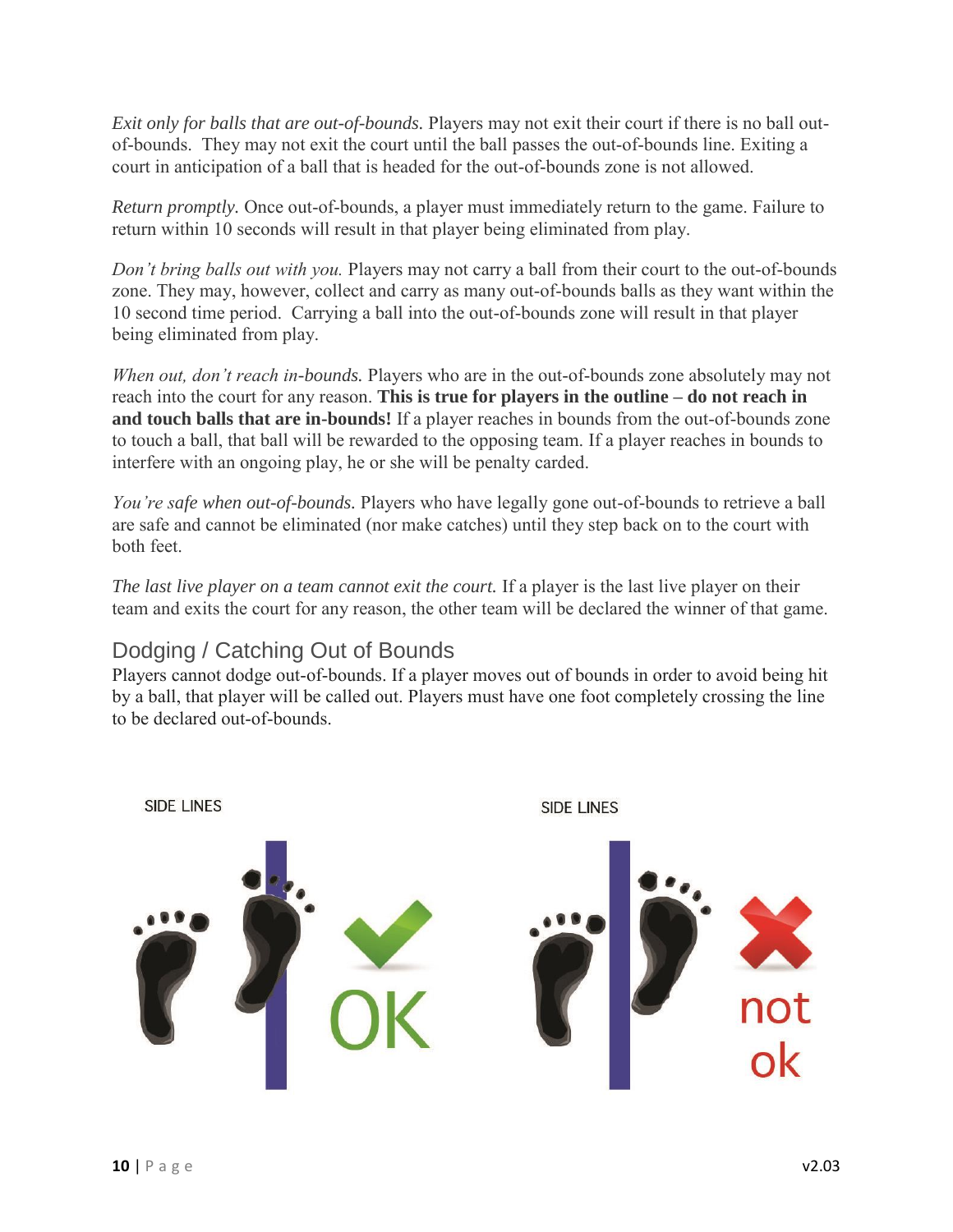For the sake of players' safety, players who step or fall out-of-bounds while catching an opponent's ball are safe, provided they successfully catch the ball. Whether the catch is successful depends on when the defending player successfully takes control of the ball. If they take control of the ball while both feet are still within the boundaries of the court, the catch is valid. If a player's foot is outside of the court boundaries when he or she takes control of the ball, the catch is invalid and both players are safe.

#### **Centerline**

While players may reach across the centerline in order to retrieve a ball, their body and clothes may not make contact with the floor of their opponent's court. Touching the floor of the opponent's court will result in a player being eliminated from play. Players who are out of bounds also may not cross the center line (e.g. to retrieve balls). Out players may not reach over the center line either.

For safety reasons, jumping across the line in an attempt to hit the opposing team before you hit the ground (known as a suicide play) is not allowed in Stonewall Dodgeball.



#### The Outline

**Going to the outline:** Once a player is eliminated, he or she must immediately proceed to his or her team's outline, located out-of-bounds to the right side of that team's court. The first person standing in the outline is the first person eligible for re-entry upon a catch. As soon as a player is eliminated, they can in no way interfere with the ongoing game while proceeding to the outline. This means no swatting oncoming balls or kicking/passing balls to fellow team members as they exit the court.

**Order & Line Jumping:** Players must line up in the order that they reach the outline. Line jumping (in which one player cuts in front of a teammate who was eliminated before him or her) will result in yellow carding of all involved and forfeiture of the ongoing game.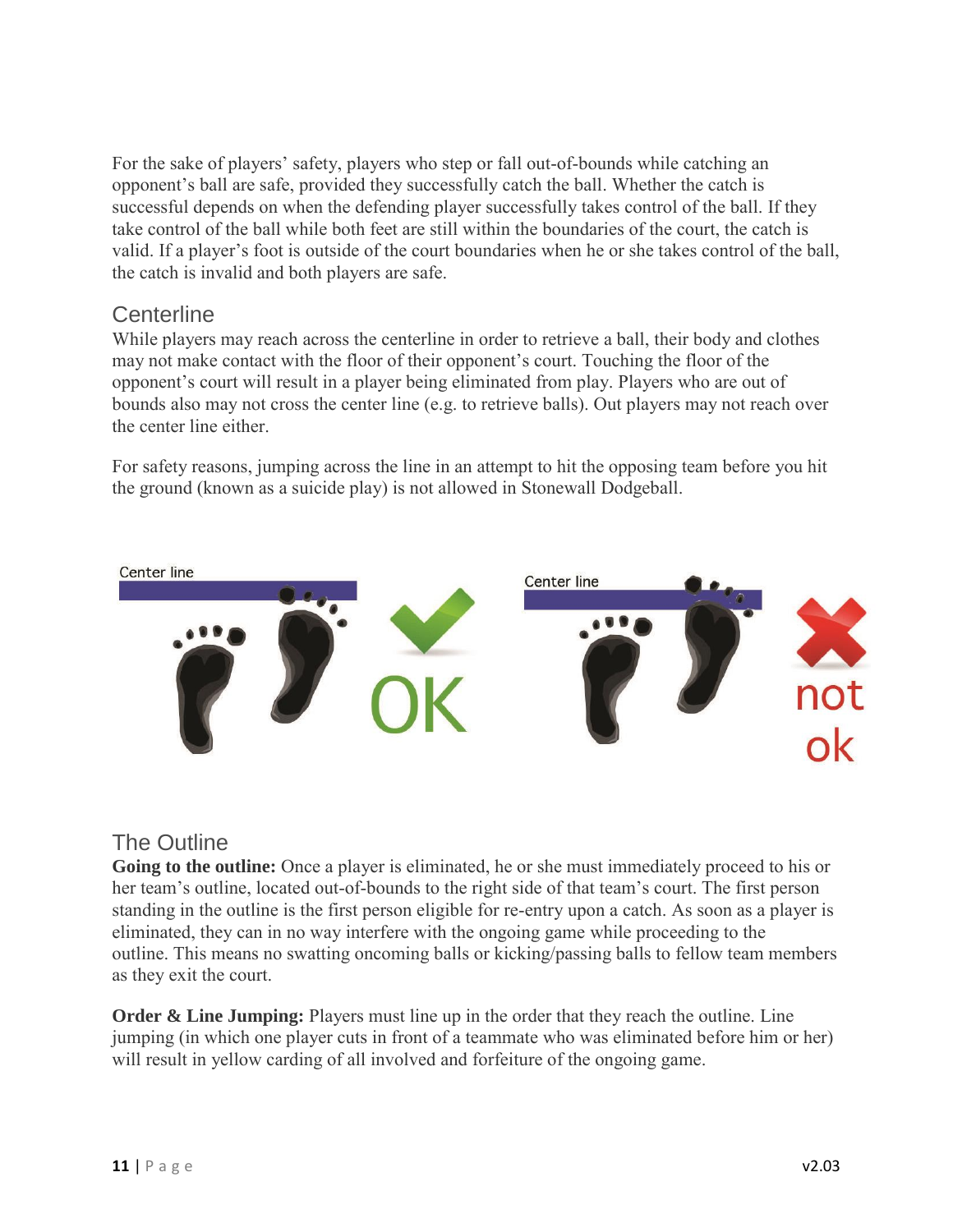**Getting back in:** Players must already be standing in the outline with both feet in order to come back into a game on a catch. That means that if you're the first one out on your team and you're on your way to the outline when a catch is made, that catch doesn't get you in.

A player becomes active upon re-entry as soon as he or she steps in-bounds with both feet.

Other than shagging balls out-of-bounds, players in the outline may not interfere with the game at any time, for any reason.

**Please Note:** For safety reasons, once you have been eliminated, please drop or hand off any ball you are currently holding, raise your hand to notify all other players that you are out, and walk quickly and directly to the outline, while watching for incoming throws. It is your responsibility to protect yourself while walking to the outline.

### Shagging

Both eliminated and benched players may shag balls for their teams while in the out-of-bounds zone. This means that they can retrieve any ball on their side of the court in the out-of-bounds zone and make them available to live players on their team.

Shagged balls *can only* be made available to live players in one of two ways:

- Balls may be placed on the sideline of their own team's court.
- Balls may be rolled from the sideline of their own team's court to the same side.
- Balls may be handed directly to teammates.

#### Shaggers *may not*:

- Throw balls into their own court.
- Roll or throw balls into the opposing court.

Players may shag balls only while standing on their own side of the court. Players may reach for a ball on the opposing team's side of the out-of-bounds zone but they may not set foot in it.

#### **Injuries**

Players who are injured during the course of play may remove themselves from play for up to two minutes (at the referee's discretion) in order to compose themselves and make sure they are still able to physically continue. The referee may stop play during this time.

If a player is unable to continue after two minutes, the first person in the outline will be allowed to take his or her place. If there are no players in the outline, and if the team has rostered players present who are not in the current game, then an alternate rostered player may take the injured player's spot. No other replacements are allowed without approval from the Pit Crew.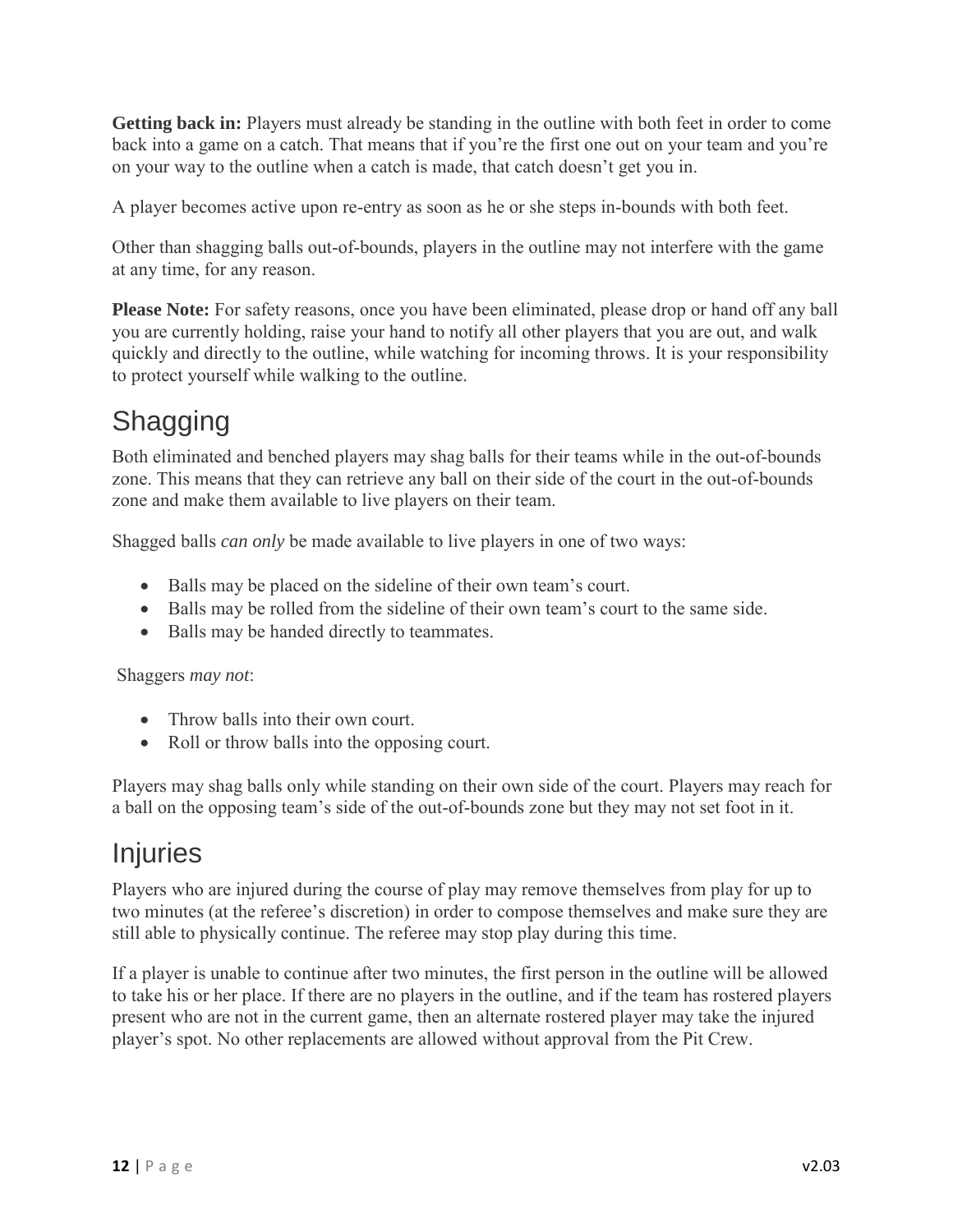**Please note**: If a player is injured and the player's team is eliminated while he or she is still off court, or that player is the sole remaining player on their side, the opposing team will be declared the winner.

# **Stalling**

Teams must deliver the balls to the opposing side in a manner that the opposing team has an opportunity to take possession of the balls. Throwing balls consistently and deliberately out of bounds or so that they bounce over the opponents heads is considered stalling. If a referee concludes that a team is stalling, he/she will deliver one verbal warning. If a team continues to stall, the referee will stop play and award all of the balls to the opposing team.

# Time Outs

Both teams are allowed one 30-second time out per match. Team captains are the only players who can call for a time out.

During a time out, eliminated captains (and captains only) may step on to the court in order to address any live players. Players who are out must remain off the court. Players holding balls may continue to hold them, although all other balls should be left alone during the time out.

Time outs are given at the referee's discretion. A time out is not official until the referee's whistle is blown, at which point all game play is stopped and all balls are declared dead (even if in mid-air).

# Penalty Cards

Players who persistently refuse to abide by the above rules or who grossly violate safety rules will face discipline at the referee's discretion. Discipline may begin with a verbal warning and escalate to a player being issued a penalty card. Teams with players removed from play for penalty cards must play down the number of players removed from play (i.e. fewer than 12 players for each game).

#### Yellow Cards

A player who is issued a yellow card is automatically declared out if they are a live player and must sit out the remainder of the game in session and for the following game. Players who receive two yellow cards in one match will automatically receive a red card.

#### **Cheating (i.e. not going out when you are hit) is a yellow-card-worthy offense.**

#### Red Cards

A player who is issued a red card must sit-out the remainder of the match in session. If a player receives a red card, he or she may be subject to suspension and/or expulsion from the league at the discretion of the Pit Crew. Players who are expelled from the league are not eligible for refunds.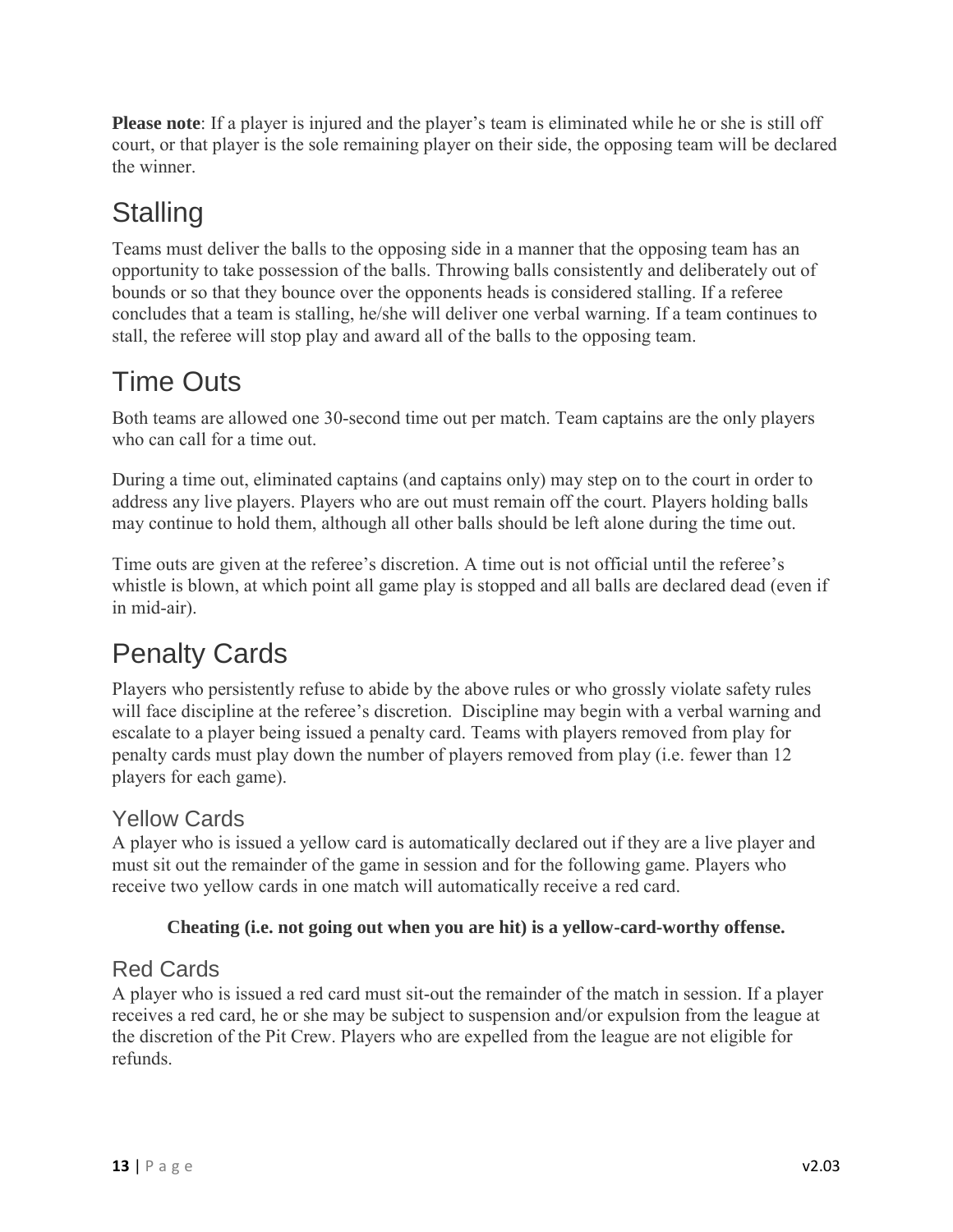### Player Code of Conduct

We're all adults here. As adults, you are all expected to treat everyone else in the league with respect and dignity. This means all of the following is absolutely unacceptable:

- Picking arguments over dodgeball in our sponsors' venues.
- Picking arguments over dodgeball on social media websites.
- Instigating violence of any kind on the court or in our sponsors' venues.
- Verbally or textually berating or using derogatory language towards your teammates or other players in the league (this includes team emails).
- Disrespecting the facilities at which we play by causing them damage or acting out of line to the employees of those facilities.

Any player found to be engaging in any of these behaviors will be disciplined accordingly.

### End of Season Playoffs

Every season customarily ends with a single-elimination tournament to declare the season champions. Team standings at the end of regular season play will dictate team seeding for the playoffs. The Pit Crew will release a schedule for play several days prior to the commencement of playoffs.

#### Overtime / Sudden Death

Due to the single-elimination nature of the playoffs, tie games are not allowed.

If a playoff match's time expires with a tie score, that match will enter overtime.

Overtime consists of a 5 minute period of play. Both teams start a new game with their full roster back in. When the 5 minute time period expires, the team with the most live players left on court will be declared the winner.

In the event that both teams have an equal number of live players, the match will be restarted with the remaining players and enter a period of Sudden Death. The first team to have any single player eliminated will have lost the match.

### End of Game

When approaching the end of the match's time, the referees will initiate a 10 second countdown. At the end of the countdown, once the refs blow the whistle, all balls are considered "dead" and the match is over. Teams are then encouraged to high-five and head to the after party!

#### Game Cancellation

In the event of a weather emergency or facility shutdown, Stonewall Dodgeball has the right to cancel games. These games may or may not be rescheduled at a later date, at the discretion of the